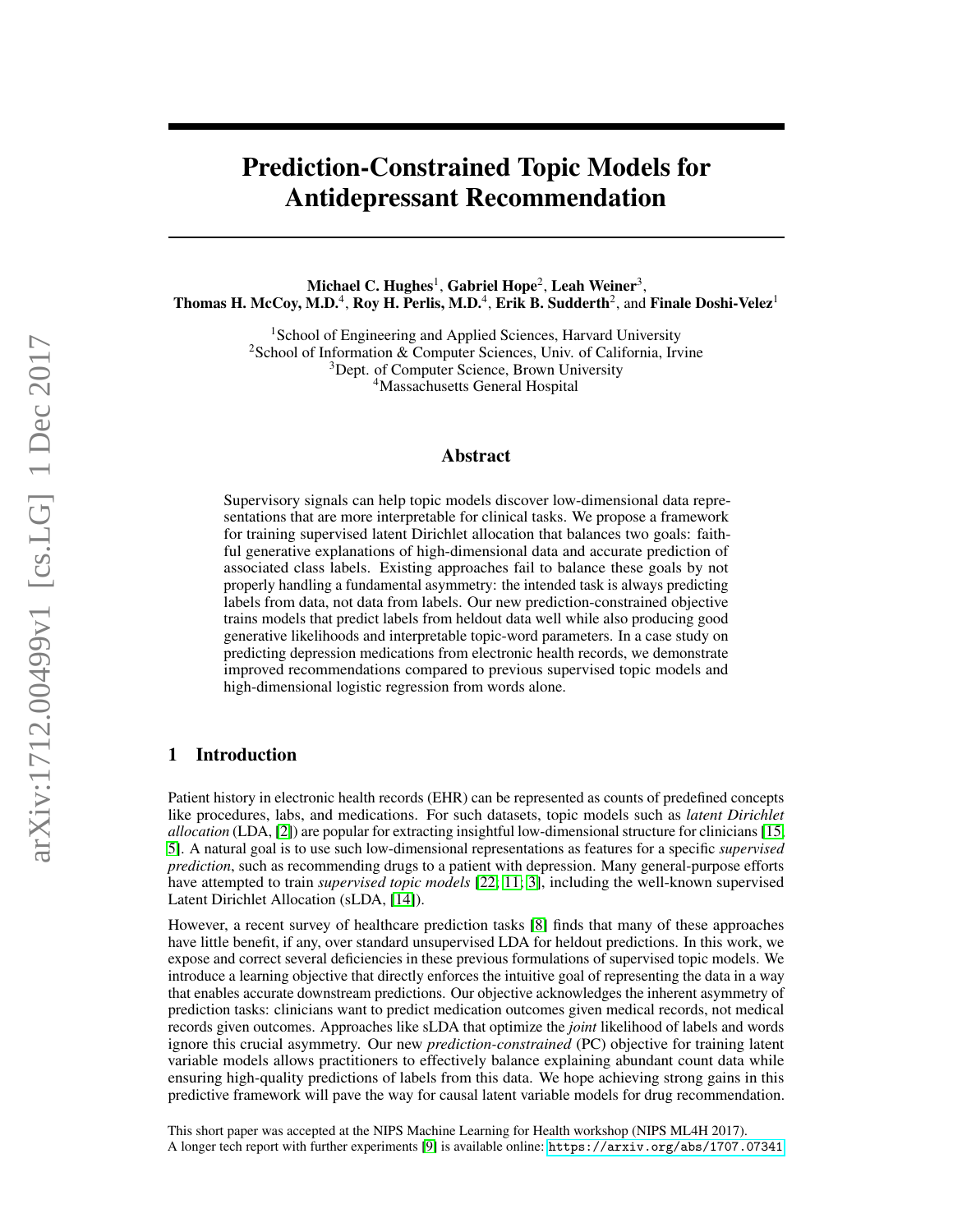#### 2 Limitations of Existing Topic Models

**Supervised LDA.** The sLDA model learns from a collection of  $D$  documents. Each document  $d$  is represented by counts of V discrete words,  $x_d \in \mathbb{Z}_+^V$ . In the EHR context, these are often ICD-9 or ICD-10 codes, such as "F33.0: Major depressive disorder, recurrent, mild". For our supervised case, each document (patient) d also has a binary label  $y_d \in \{0, 1\}$ , indicating whether a medication was successful. Both words  $x_d$  and label  $y_d$  are generated by a document-specific mixture of K topics:

$$
x_d | \pi_d, \phi \sim \text{Mult}(x_d \mid \sum_{k=1}^K \pi_{dk} \phi_k, N_d), \quad y_d | \pi_d, \eta \sim \text{Bern}(y_d \mid \sigma(\sum_{k=1}^K \pi_{dk} \eta_k)). \tag{1}
$$

The key latent variable is  $\pi_d$ , the document-topic probability vector, with prior  $\pi_d \sim \text{Dir}(\alpha)$ . The trainable parameters are topic-word probabilities  $\phi_k$  and regression weights  $\eta_k$  (we fix  $\alpha$  for simplicity). Let  $\sigma(z) = (1 + e^{-z})^{-1}$  be the logit function, and  $N_d$  the observed size of document d.

There are a host of objectives and inference methods for supervised LDA, including [\[14;](#page-4-6) [19;](#page-4-9) [21;](#page-4-10) [22\]](#page-4-3). A key contribution of this work is identifying a fundamental shortcoming of all these objectives: they do not train topic models that are also effective at label prediction. This myriad of methods, and their shortcomings, arise because of model mispecification. If our count data truly came from a topic model, and those topics truly led to good label predictions, then even *unsupervised* topic models would do well. Trouble arises when we desire the dimensionality reduction provided by a topic model for interpretability or efficiency, but the data were not produced by the LDA generative process.

Limitations of Joint Bayesian or Maximum-Likelihood Training of the sLDA Model. Supervised LDA [\[14\]](#page-4-6) and related work [\[19;](#page-4-9) [20;](#page-4-11) [16\]](#page-4-12) assumes a graphical model in which the target label  $y_d$  can be viewed as yet another output of document-topic probabilities  $\pi_d$ . When the number of counts in  $x_d$  is significantly larger than the cardinality of  $y_d$ , as is typical in practice, the likelihood associated with  $x_d$  will be much larger in magnitude than the likelihood associated with  $y_d$ . That is, the *correct* application of Bayesian inference within this model will essentially *ignore* the task of predicting the target  $y_d$ . Thus, [\[8\]](#page-4-7) finds that for large K, sLDA is no better than LDA.

Limitations of Label Replication. The Power-sLDA approach of Zhang and Kjellström [\[21\]](#page-4-10) suggests improving sLDA's predictions by artificially replicating the label  $y_d$  multiple times. Standard Bayesian methods use both data  $x_d$  and replicated labels  $y_d$  to infer the document-topic probabilities  $\pi_d$  while training. However, the predictive posterior  $p(\pi_d | x_d)$  may be very different from the training posterior  $p(\pi_d | x_d, y_d)$ . Put another way, label replication strengthens the connection between  $\pi_d$  and  $y_d$ , but it does not strengthen the task we care about: prediction of  $y_d$  from  $x_d$  alone. Figure [B.1](#page-6-0) in the appendix demonstrates this issue: regardless of the replication level, when the model is misspecified Power-sLDA fails to find topics that are good for predicting  $y_d$  from  $x_d$ .

Other popular sLDA objectives reduce to label replication. Posterior regularization (PR)-based methods [\[4;](#page-4-13) [6\]](#page-4-14) enforce explicit performance constraints on the posterior. The MedLDA approach of Zhu et al. [\[22,](#page-4-3) [23,](#page-4-15) [24\]](#page-4-16) is instead derived from a maximum entropy discrimination framework, and uses a hinge loss to penalize errors in the prediction of  $y_d$ . In extended derivations in our longer tech report [\[9\]](#page-4-8), we show that both MedLDA and PR training objectives can be written as instances of label replication, and thus inherit Power-sLDA's failure to generalize well.

Limitations of Fully Discriminative Learning. Unlike the above approaches, backpropagation supervised LDA (BP-sLDA, [\[3\]](#page-4-5)) focuses *entirely* on the prediction of  $y_d$ . Chen et al. [3] do handle the direct prediction of  $y_d$  from  $x_d$ , but no term in their objective forces topics to accurately model the data  $x_d$  at all. Our objective can be seen as a principled generalization that balances the explanation of data  $x_d$  (which [\[3\]](#page-4-5) ignores) and prediction of targets  $y_d$ . Our improved generative modeling leads to more interpretable topic-word distributions.

#### 3 Prediction-Constrained sLDA

We propose a novel, *prediction-constrained* (PC) objective that explicitly encodes the asymmetry of the discriminative label prediction task. In particular, we ensure that topics learned during joint training can also be used to make accurate predictions about  $y$  given  $x$ , by solving:

<span id="page-1-0"></span>
$$
\min_{\phi,\eta} - \left[ \sum_{d=1}^{D} \log p(x_d | \phi, \alpha) \right] \text{ subject to } - \sum_{d=1}^{D} \log p(y_d | x_d, \phi, \eta, \alpha) \le \epsilon. \tag{2}
$$

The scalar  $\epsilon$  is the highest aggregate loss we are willing to tolerate. There are many variations on this theme; for example, one could instead use a hinge loss as in Zhu et al. [\[22\]](#page-4-3). The structure of Eq. [\(2\)](#page-1-0) matches the goals of a domain expert who wishes to explain as much of the data  $x$  as possible, while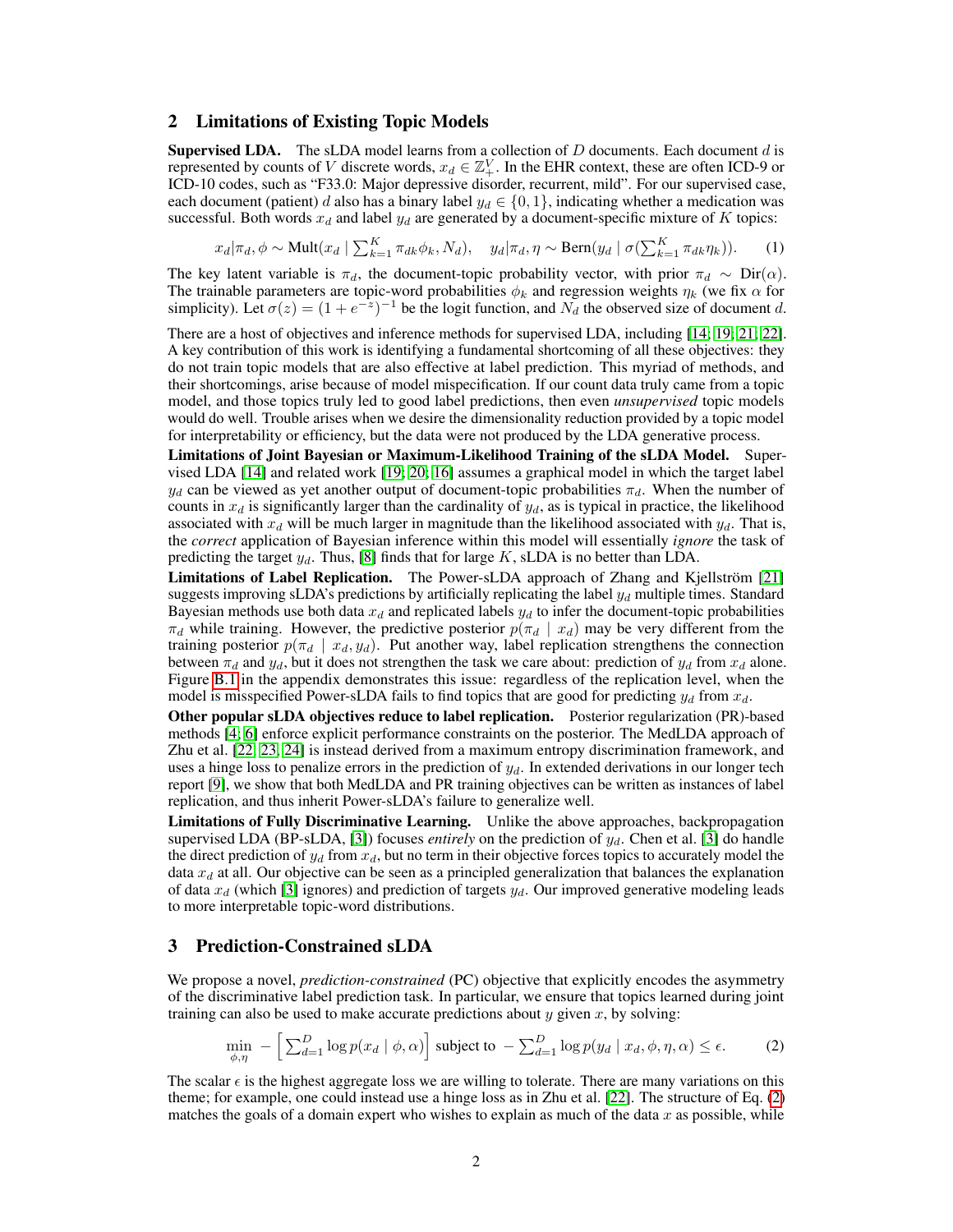still making sufficiently accurate predictions. We recommend adding standard regularization terms (log priors for  $\phi$  and  $\eta$ ), though we leave these out to keep notation focused on our contributions.

Applying the Karush-Kuhn-Tucker conditions, Eq. [\(2\)](#page-1-0) becomes an equivalent unconstrained problem:

<span id="page-2-0"></span>
$$
\min_{\phi,\eta} - \sum_{d=1}^{D} [\log p(x_d|\phi,\alpha) + \lambda_{\epsilon} \log p(y_d|x_d,\phi,\eta,\alpha)] \tag{3}
$$

For any prediction tolerance  $\epsilon$ , there exists a scalar multiplier  $\lambda_{\epsilon} > 0$  such that the optimum of Eq. [\(2\)](#page-1-0) is a minimizer of Eq. [\(3\)](#page-2-0). The relationship between  $\lambda_{\epsilon}$  and  $\epsilon$  is monotonic but has no analytic form. We must search over one-dimensional penalties  $\lambda_{\epsilon}$  for an appropriate value.

While our PC objective is superficially similar to Power-sLDA [\[21\]](#page-4-10) and MedLDA [\[22\]](#page-4-3), it is distinct: the multiplier  $\lambda_{\epsilon}$  rescales the log-posterior log  $p(y_d | x_d)$ , while label-replication rescales the loglikelihood log  $p(y_d | \pi_d)$ . By "replicating" the *entire* posterior, rather than just the link between latent and target variables, our PC objective achieves the asymmetric goal of predicting  $y_d$  from  $x_d$  alone.

Computing  $p(x_d | \phi)$  and  $p(y_d | x_d, \phi, \eta)$  requires marginalizing  $\pi_d$  over the simplex. However, these integrals are intractable. To gain traction, we first contemplate *instantiating*  $\pi_d$ :

$$
\min_{\pi,\phi,\eta} - \sum_{d=1}^{D} [\log p(\pi_d|\alpha) + \log p(x_d|\pi_d,\phi) + \lambda_{\epsilon} \log p(y_d|\pi_d,\eta)] \tag{4}
$$

As discussed above, solutions to this objective would lead to weighted *joint* training and its symmetry problems. Since we wish to train under the same asymmetric conditions needed at test time, where we have  $x_d$  but not  $y_d$ , we instead *fix*  $\pi_d$  to a deterministic mapping of the words  $x_d$  to the topic simplex. Specifically, we fix to the *maximum a posteriori* (MAP) solution  $\pi_d = \argmax_{\pi, \in \Delta^K} \log p(\pi_d | x_d, \phi, \alpha)$ , which we write as an embedding:  $\pi_d \leftarrow \text{MAP}_{\phi, \alpha}(x_d)$ .

Our chosen embedding can be seen as a feasible approximation to the posterior  $p(\pi_d|x_d, \phi, \alpha)$ . This choice respects the need to use the same embedding of observed words  $x_d$  into low-dimensional  $\pi_d$ in both training and test scenarios. We can now write our tractable training objective for PC-sLDA:

 $-\sum_{d=1}^{D} [\log p(\text{MAP}_{\phi,\alpha}(x_d)|\alpha) + \log p(x_d|\text{MAP}_{\phi,\alpha}(x_d),\phi) + \lambda_{\epsilon} \log p(y_d|\text{MAP}_{\phi,\alpha}(x_d),\eta)]$  (5) While this objective is similar to BP-sLDA [\[3\]](#page-4-5), the key difference is that our method *balances* the generative and discriminative terms via the multiplier  $\lambda_{\epsilon}$ . In contrast, Chen et al. [\[3\]](#page-4-5) consider only fully unsupervised (labels  $y$  are ignored) or fully supervised (the distribution of  $x$  is ignored) cases.

MAP via Exponentiated Gradient. The document-topic MAP problem for unsupervised LDA is  $\max_{\pi, \epsilon \in \Delta^K} \log p(\pi_d | x_d, \phi, \alpha)$  [\[17\]](#page-4-17). It is convex for  $\alpha \ge 1$  and non-convex otherwise. For the convex case, we start from uniform probabilities and iteratively do *exponentiated gradient* updates [\[10\]](#page-4-18):

<span id="page-2-1"></span>
$$
\text{init: } \pi_d^0 \leftarrow [\frac{1}{K} \dots \frac{1}{K}], \quad \text{repeat: } \pi_{dk}^t \leftarrow \frac{p_{dk}^t}{\sum_{j=1}^K p_{dj}^t}, \quad p_{dk}^t = \pi_{dk}^{t-1} \circ e^{\nu \nabla \log p(\pi_d^{t-1} | x_d)}.
$$
 (6)

With small enough steps  $\nu > 0$ , exponentiated gradient converges to the MAP solution. We define our embedding MAP<sub> $\phi_{\alpha}(\alpha_d)$ </sub> to be the deterministic outcome of T iterations of Eq. [\(6\)](#page-2-1).  $T \approx 100$  and  $\nu \approx 0.005$  work well. The non-convex case can be solved similarly after reparameterization [\[18;](#page-4-19) [12\]](#page-4-20).

Learning via gradient descent. Our entire objective function, including the MAP estimation procedure, is fully *differentiable* with respect to the parameters  $\phi$ ,  $\eta$ . Thus, modern gradient descent methods like Adam may be applied to estimate  $\phi$ ,  $\eta$  from observed data. We have developed Python implementations using both Autograd [\[13\]](#page-4-21) and Tensorflow [\[1\]](#page-4-22), which we will release to the public. Hyperparameter selection. The key hyperparameter for our PC-sLDA algorithm is the multiplier  $\lambda_{\epsilon}$ . For topic models,  $\lambda_{\epsilon}$  typically needs to scale like the number of tokens in the average document, though it may need to be larger depending on tension between the unsupervised and supervised terms of the objective. In our experiments, we try logarithmically spaced values  $\lambda_{\epsilon} \in \{10, 100, 1000, \ldots\}$ and select the best using validation data, although this requires training multiple models. This cost can be somewhat mitigated by using the final parameters at one  $\lambda_{\epsilon}$  value to initialize the next  $\lambda_{\epsilon}$ , although this may not escape to new preferred basins of attraction in the overall non-convex objective.

#### 4 Antidepressant Case Study

We consider predicting which subset of 11 common antidepressants will be successful for a patient with major depressive disorder given a bag-of-words representation  $x_d$  of the patient's electronic health record (EHR). These are real deidentified data from tertiary care hospitals, split into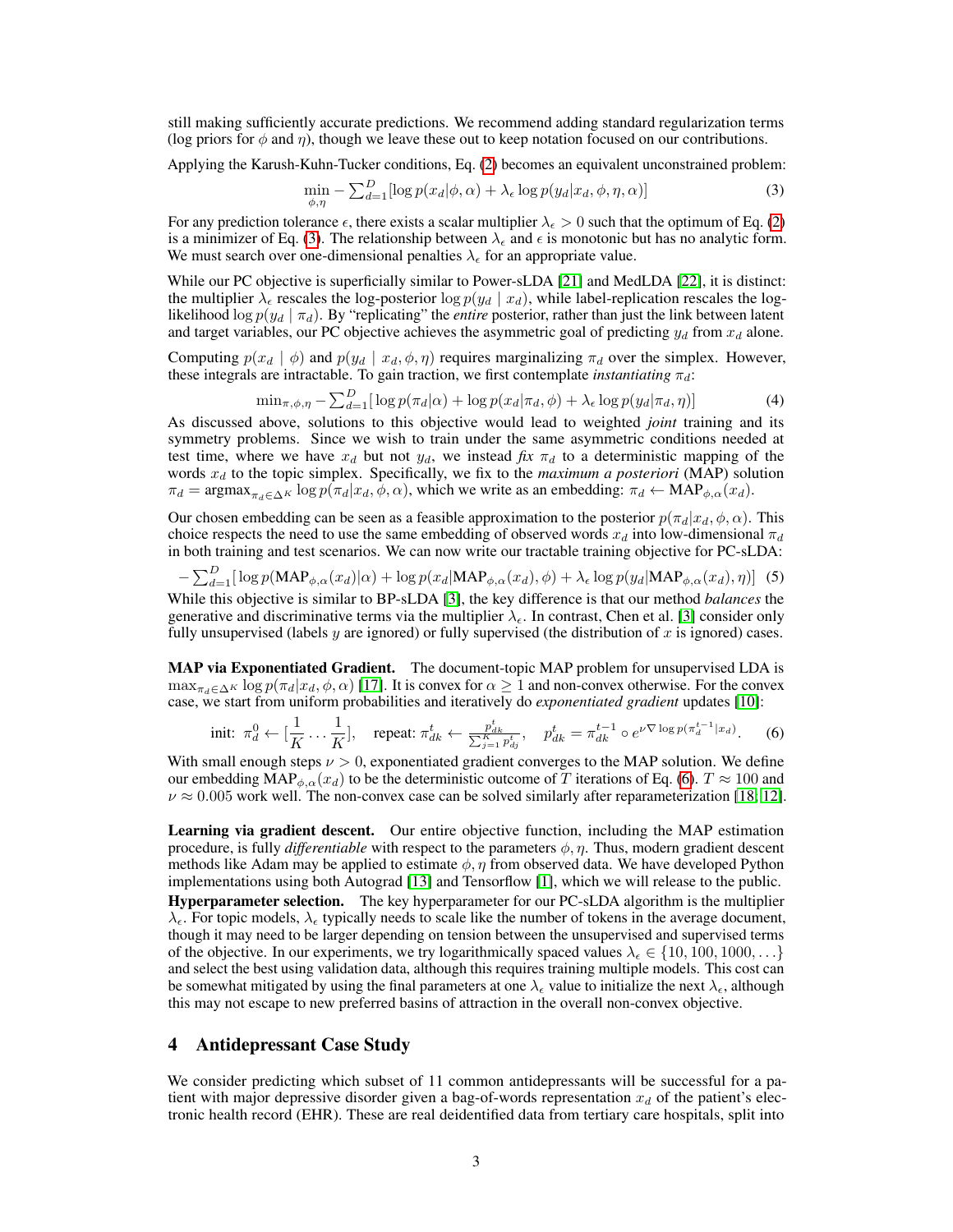<span id="page-3-0"></span>

Figure 1: Antidepressant prediction. *Left:* Performance as number of topics increases. We show heldout negative log likelihood (generative, lower is better) and heldout AUC (discriminative, higher is better) for the average of all 11 drugs as well as two specific drugs (one SNRI and one SSRI). We use our own implementation of BP-sLDA for this multiple binary label prediction task. Both PC-sLDA and BP-sLDA results use runs initialized from Gibbs. While BP-sLDA exhibits severe overfitting, our PC-sLDA improves on the baseline Gibbs predictions reliably. *Right:* Interpretation of topic #11 of  $K = 25$  for both Gibbs-LDA and our PC-sLDA initialized from Gibbs. We show the regression coefficient  $\eta_k$  for this topic when predicting patient success with citalopram. The top list is ranked by p(word|topic); the bottom list by p(topic|word), indicating potential *anchor words*. The original Gibbs topic is mostly about routine preventative care and vaccination. PC sLDA training evolves the topic to emphasize longer duration encounters focused on counseling, with a few unfocused terms.

29774/3721/3722 documents (one per patient) with  $V = 5126$  EHR codewords (diagnoses/procedures/medicines). The appendix gives details on data preprocessing. Our results are:

PC-sLDA has better label prediction. Overall, antidepressant recommendation is challenging even for nonlinear classifiers, so we do not expect AUC scores to be very high. However, our PC-sLDA is competitive, beating Gibbs LDA and logistic regression at average prediction across 11 drugs in Fig. [1](#page-3-0) when given enough topics. BP-sLDA does well with few topics, but overfits with too many.

PC-sLDA recovers better heldout data likelihoods than BP-sLDA. Fig. [1](#page-3-0) shows trends in negative log likelihood on heldout data (lower is better). As expected, unsupervised Gibbs-LDA consistently achieves the best scores, because explaining data is its sole objective. BP-sLDA is consistently poor, having per-token likelihoods about  $>1.0$  nats higher than others. These results show that the solely discriminative approach of BP-sLDA cannot explain the data well. In contrast, our PC-sLDA can capture essential data properties while still predicting labels accurately.

PC-sLDA's learned topic-word probabilities  $\phi$  are interpretable for the prediction task. We emphasize that our PC training estimates topic-word parameters  $\phi$  that are distinct from unsupervised training and more appropriate for the label prediction task. Fig. [1](#page-3-0) shows that PC-sLDA initialized from Gibbs indeed causes an original Gibbs topic to significantly evolve its regression weight  $\eta_k$ and associated top words. The original Gibbs topic covers routine outpatient preventative care and vaccination. The evolved PC-sLDA topic prefers long-duration primary care encounters focused on behavior change ("counseling"). With clinical collaborators, we hypothesize that this more focused topic leads to a positive  $\eta_k$  value because the drug in question (citalopram/Celexa) is often a treatment of choice for patients with uncomplicated MDD diagnosed and treated in primary care.

## 5 Conclusion

We have presented a new training objective for topic models that can effectively incorporate supervised labels to improve parameter training, even when the model is misspecified. Future work can explore this same PC objective with improved models for observational health records that account for important factors such as patient demographics, temporal evolution, or causality.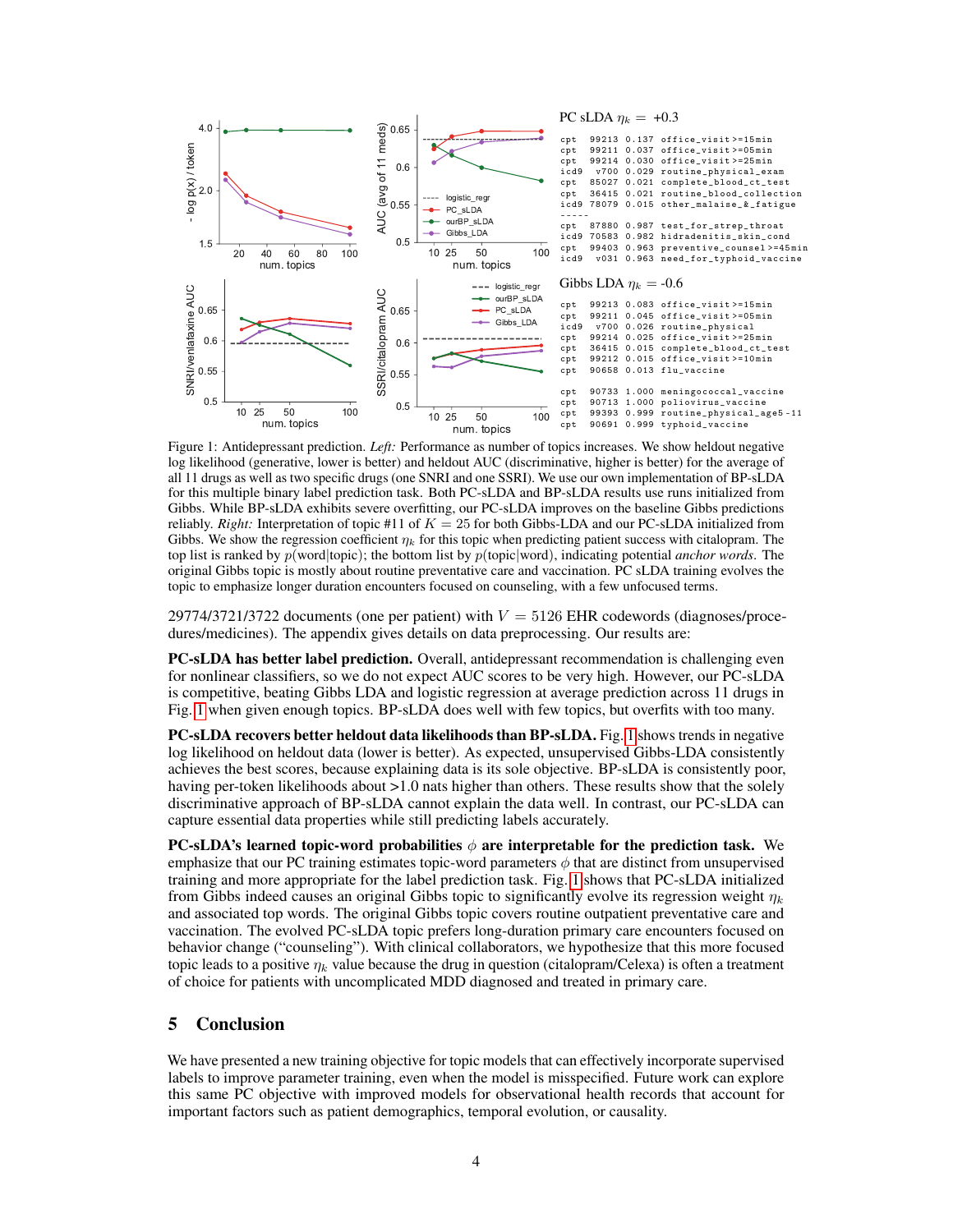#### References

- <span id="page-4-22"></span>[1] M. Abadi, A. Agarwal, P. Barham, et al. TensorFlow: Large-scale machine learning on heterogeneous systems, 2015. Software available from tensorflow.org.
- <span id="page-4-0"></span>[2] D. M. Blei, A. Y. Ng, and M. I. Jordan. Latent Dirichlet allocation. *Journal of Machine Learning Research*, 3:993–1022, 2003.
- <span id="page-4-5"></span>[3] J. Chen, J. He, Y. Shen, L. Xiao, X. He, J. Gao, X. Song, and L. Deng. End-to-end learning of LDA by mirror-descent back propagation over a deep architecture. In *Neural Information Processing Systems*, 2015.
- <span id="page-4-13"></span>[4] K. Ganchev, J. Graça, J. Gillenwater, and B. Taskar. Posterior regularization for structured latent variable models. *Journal of Machine Learning Research*, 11:2001–2049, Aug. 2010.
- <span id="page-4-2"></span>[5] M. Ghassemi, T. Naumann, F. Doshi-Velez, N. Brimmer, R. Joshi, A. Rumshisky, and P. Szolovits. Unfolding physiological state: mortality modelling in intensive care units. In *ACM SIGKDD International Conference on Knowledge Discovery and Data Mining*. ACM, 2014.
- <span id="page-4-14"></span>[6] J. Graça, K. Ganchev, and B. Taskar. Expectation maximization and posterior constraints. In *Neural Information Processing Systems*, 2008.
- <span id="page-4-23"></span>[7] T. L. Griffiths and M. Steyvers. Finding scientific topics. *Proceedings of the National Academy of Sciences*, 2004.
- <span id="page-4-7"></span>[8] Y. Halpern, S. Horng, L. A. Nathanson, N. I. Shapiro, and D. Sontag. A comparison of dimensionality reduction techniques for unstructured clinical text. In *ICML workshop on clinical data analysis*, 2012.
- <span id="page-4-8"></span>[9] M. C. Hughes, L. Weiner, G. Hope, T. H. McCoy, R. H. Perlis, E. B. Sudderth, and F. Doshi-Velez. Prediction-constrained training for semi-supervised mixture and topic models. *arXiv preprint 1707.07341*, 2017. URL <https://arxiv.org/pdf/1707.07341.pdf>.
- <span id="page-4-18"></span>[10] J. Kivinen and M. K. Warmuth. Exponentiated gradient versus gradient descent for linear predictors. *Information and Computation*, 132(1):1–63, 1997.
- <span id="page-4-4"></span>[11] S. Lacoste-Julien, F. Sha, and M. I. Jordan. DiscLDA: Discriminative learning for dimensionality reduction and classification. In *Neural Information Processing Systems*, 2009.
- <span id="page-4-20"></span>[12] D. J. C. MacKay. Choice of basis for Laplace approximation. *Machine Learning*, 33(1), 1998.
- <span id="page-4-21"></span>[13] D. Maclaurin, D. Duvenaud, M. Johnson, and R. Adams. Autograd: Reverse-mode differentiation of native python. [http://github.com/HIPS/autograd](http://github. com/HIPS/autograd), 2015.
- <span id="page-4-6"></span>[14] J. D. McAuliffe and D. M. Blei. Supervised topic models. In *Neural Information Processing Systems*, pages 121–128, 2008.
- <span id="page-4-1"></span>[15] M. J. Paul and M. Dredze. Discovering health topics in social media using topic models. *PLoS One*, 9(8): e103408, 2014.
- <span id="page-4-12"></span>[16] Y. Ren, Y. Wang, and J. Zhu. Spectral learning for supervised topic models. *IEEE Transactions on Pattern Analysis and Machine Intelligence*, 2017.
- <span id="page-4-17"></span>[17] D. Sontag and D. Roy. Complexity of inference in latent dirichlet allocation. In *Neural Information Processing Systems*, 2011.
- <span id="page-4-19"></span>[18] M. Taddy. On estimation and selection for topic models. In *Artificial Intelligence and Statistics*, 2012.
- <span id="page-4-9"></span>[19] C. Wang, D. Blei, and F.-F. Li. Simultaneous image classification and annotation. In *IEEE Conf. on Computer Vision and Pattern Recognition*, 2009.
- <span id="page-4-11"></span>[20] Y. Wang and J. Zhu. Spectral methods for supervised topic models. In *Advances in Neural Information Processing Systems*, pages 1511–1519, 2014.
- <span id="page-4-10"></span>[21] C. Zhang and H. Kjellström. How to supervise topic models. In *ECCV Workshop on Graphical Models in Computer Vision*, 2014.
- <span id="page-4-3"></span>[22] J. Zhu, A. Ahmed, and E. P. Xing. MedLDA: maximum margin supervised topic models. *The Journal of Machine Learning Research*, 13(1):2237–2278, 2012.
- <span id="page-4-15"></span>[23] J. Zhu, N. Chen, H. Perkins, and B. Zhang. Gibbs max-margin topic models with fast sampling algorithms. In *International Conference on Machine Learning*, 2013.
- <span id="page-4-16"></span>[24] J. Zhu, N. Chen, and E. P. Xing. Bayesian inference with posterior regularization and applications to infinite latent svms. *Journal of Machine Learning Research*, 15(1):1799–1847, 2014.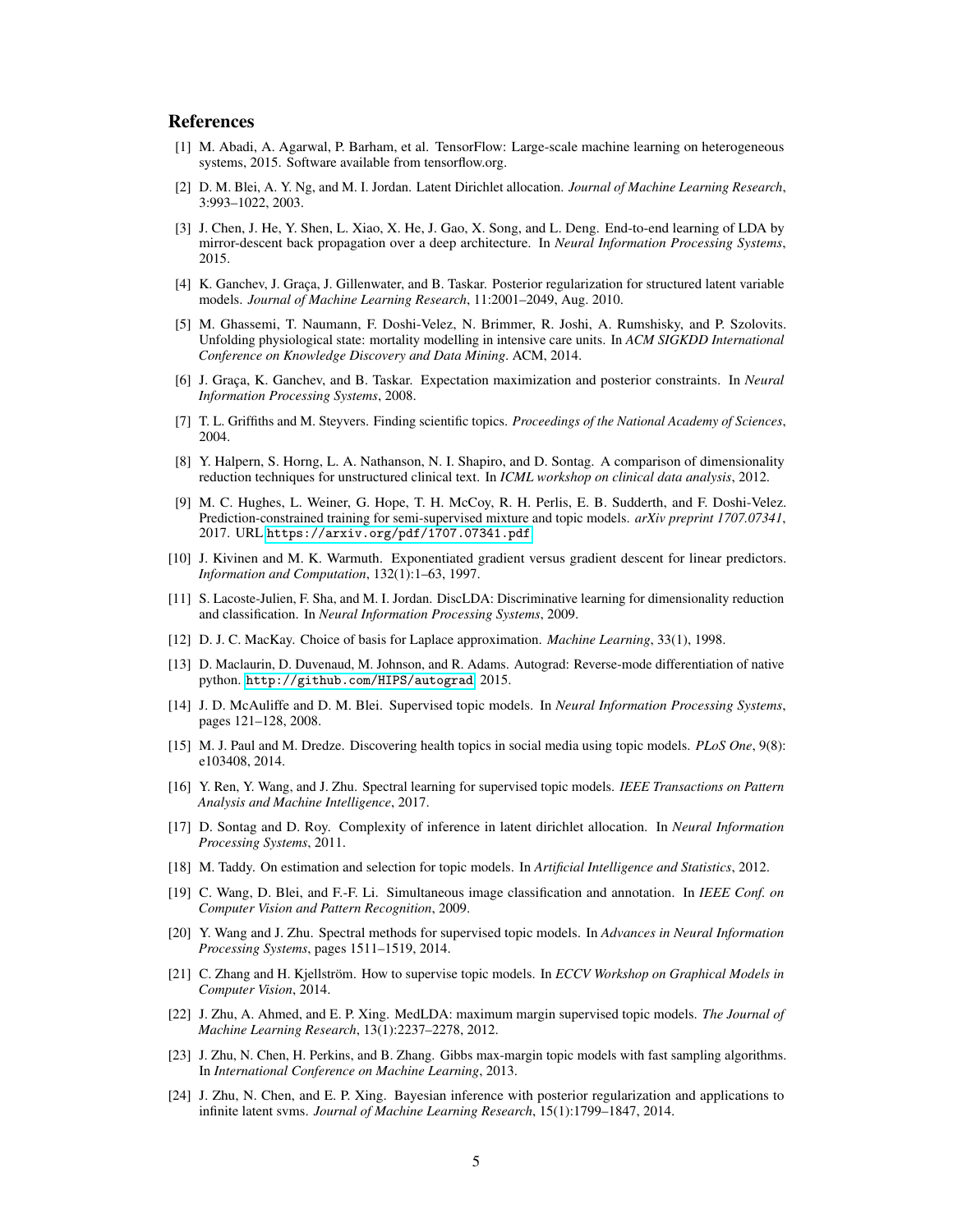# A EHR dataset description

We study a cohort of hundreds of thousands patients drawn from two large academic medical centers and their affiliated outpatient networks over a period of several years. Each patient has at least one ICD9 diagnostic code for major depressive disorder (ICD9s 296.2x or 3x or 311, or ICD10 equivalent). Each included patient had an identified successful treatment which included one of 25 possible common anti-depressants marked as "primary" treatments for major depressive disorder by clinical collaborators. We labeled an interval of a patient's record "successful" if all prescription events in the interval used the same subset of primary drugs, the interval lasted at least 90 days, and encounters occurred at least every 13 months. Applying this criteria, we identified 64431 patients who met our definition of success. For each patient, we extracted a bag-of-codewords  $x_d$  of 5126 possible codewords (representing medical history before any successful treatment) and binary label vector  $y_d$ , marking which of 11 prevalent anti-depressants (if any) were used in known successful treatment.

**Extracting data**  $x_d$ . For each patient with known successful treatment, we build a data vector  $x_d$ to summarize all facts known about the patient in the EHR before any successful treatment was given. Thus, we must confine our records to the interval from the patient's first encounter to the last encounter before any of the drugs on his or her successful list were first prescribed. To summarize this patient's interval of "pre-successful treatment", we built a sparse count vector of all procedures, diagnoses, labs, and medications from the EHR which fit within the interval (22,000 possible codewords). By definition, none of the anti-depressant medications on the patient's eventual success list appear in  $x_d$ . To simplify, we reduced this to a final vocabulary of 5126 codewords that occurred in at least 1000 distinct patients. We discard any patients with fewer than 2 tokens in  $x_d$  (little to no history).

Extracting labels  $y_d$ . Among the 25 primary drugs, we identified a smaller set of 11 antidepressants which were used in "successful treatment" for at least 1000 patients. The remaining 15 primary drugs did not occur commonly enough that we could accurately access prediction quality (build large enough heldout sets). Our chosen list of drugs to predict are: nortriptyline, amitriptyline, bupropion, fluoxetine, sertraline, paroxetine, venlafaxine, mirtazapine, citalopram, escitalopram, and duloxetine. Because these drugs can be given in combination, this is a multiple binary label problem. Future work could look into structured prediction tasks.

# B Toy Bars Case Study

To study tradeoffs between models of  $p(x)$  and  $p(y|x)$ , we built a toy dataset that is deliberately *misspecified*: neither the unsupervised LDA maximum likelihood solution nor the standard sLDA joint likelihood solution performs much better than chance at label prediction. We look at 500 training documents, each with  $V = 9$  possible vocabulary words that can be arranged in a 3-by-3 grid to indicate some bar-like co-occurrence structure. Each binary label  $y_d$  is unrelated to the bar structure, but is unambiguously indicated by the top-left word. We visualize some documents and their associated labels in the top row of Fig. [B.1.](#page-6-0)

We compare our proposed PC sLDA training procedure with sevral competitors (MED sLDA [\[22\]](#page-4-3), Gibbs unsupervised LDA [\[7\]](#page-4-23), BP sLDA [\[3\]](#page-4-5), etc.). We also include a method that maximizes the joint likelihood  $\log p(x, y)$  with different amounts of label replication. We call this method ML-sLDA with replication value  $\lambda$ . The special case of  $\lambda = 1$  is standard sLDA, while the case of  $\lambda \gg 1$  is known as Power sLDA [\[21\]](#page-4-10).

Each algorithm is run to convergence on training data, and its best parameters – topic-word probabilities  $\phi$  and regression weights  $\eta$  – are chosen to minimize method-specific training loss. Each method's best solution is then located on a 2-dimensional fitness landscape: the x-axis is negative log likelihood of data x averaged per token (lower is better) and y-axis is the negative log likelihood of labels y averaged per document (lower is better). These averages are computed on the *training* set. We show these fitness scores under two possible modes for estimating each document-topic vector  $\pi_d$ . *Train mode* computes the joint likelihood MAP estimate  $\max_{\pi_d} \log p(\pi_d | x_d, y_d, \phi, \eta, \alpha)$ . *Predict mode* computes the data-only MAP estimate  $\max_{\pi_d} \log p(\pi_d | x_d, \phi, \alpha)$ . This distinction highlights the key difference between PC-sLDA with high  $\lambda$ , which deliberately trains parameters  $\phi$ ,  $\eta$  to be good at prediction, and alternatives like maximum likelihood with label replication (ML with  $\lambda > 1$ ),